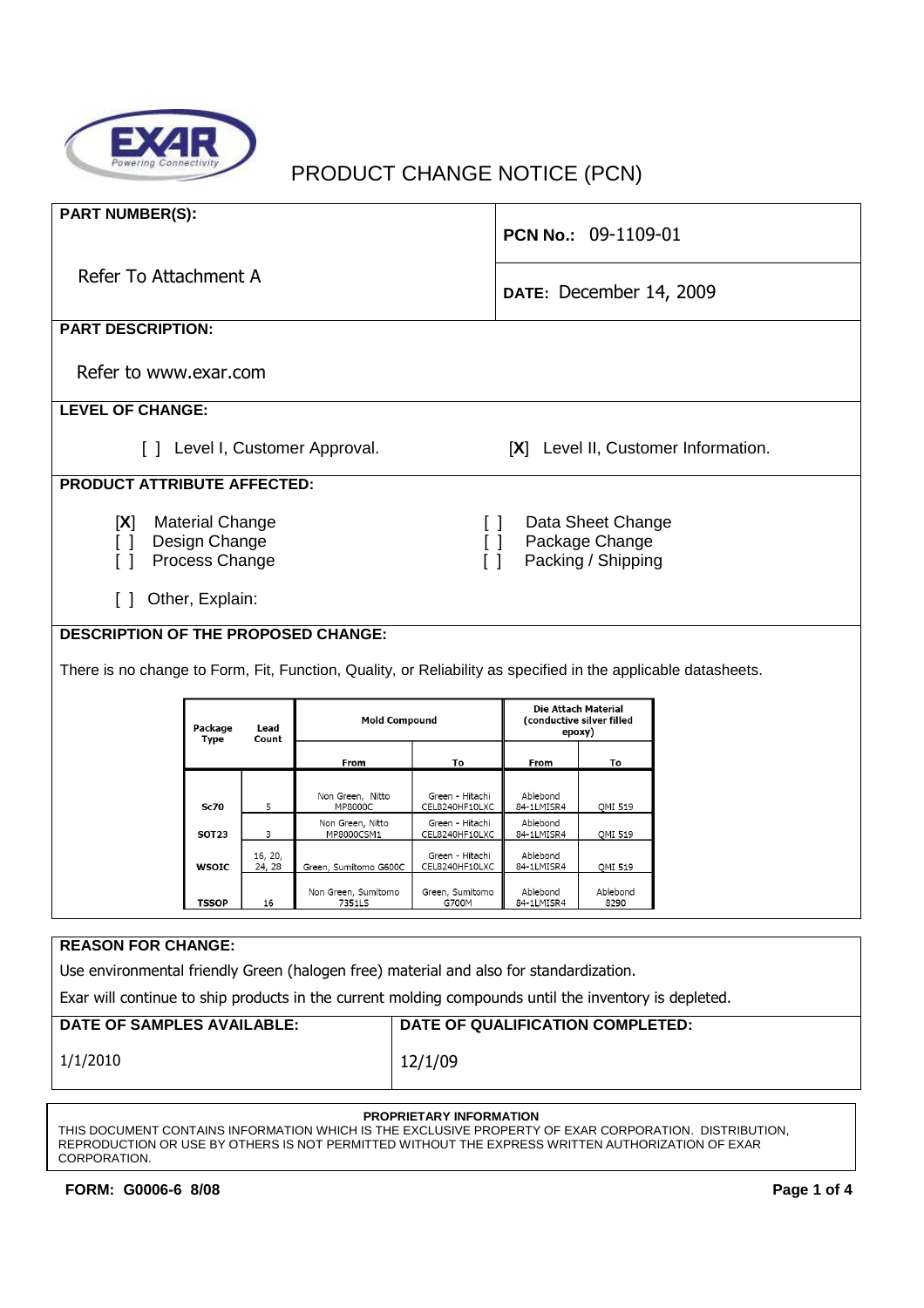

## PRODUCT CHANGE NOTICE

| <b>ESTIMATED CHANGE DATE OR DATE</b><br>CODE:                                                                                                                                                      | <b>SUPPORTING DATA:</b>                  |                            |  |  |
|----------------------------------------------------------------------------------------------------------------------------------------------------------------------------------------------------|------------------------------------------|----------------------------|--|--|
| February 2010                                                                                                                                                                                      | <b>Reliability Qualification Reports</b> |                            |  |  |
| <b>STANDARD DISTRIBUTION</b><br>[X]                                                                                                                                                                | $\lceil$ $\rceil$                        | <b>CUSTOM DISTRIBUTION</b> |  |  |
| PERSON TO CONTACT WITH QUESTIONS:                                                                                                                                                                  |                                          |                            |  |  |
| <b>LISA BEDARD</b><br>Exar Corporation<br>1 Holiday Avenue<br>West Tower, Suite 450<br>Pointe-Claire, Quebec H9R 5N3<br>Tel: (514) 429-1010 ext 210<br>Fax: (514) 695-2548<br>lisa.bedard@exar.com |                                          |                            |  |  |
| Please acknowledge receipt of this PCN.                                                                                                                                                            |                                          |                            |  |  |
| Acknowledged:                                                                                                                                                                                      |                                          |                            |  |  |
| Signature                                                                                                                                                                                          |                                          |                            |  |  |
| <b>Printed Name</b>                                                                                                                                                                                |                                          |                            |  |  |
| Company                                                                                                                                                                                            |                                          |                            |  |  |
| <b>Title</b>                                                                                                                                                                                       |                                          |                            |  |  |
| <b>Date</b>                                                                                                                                                                                        |                                          |                            |  |  |
| <b>Comments:</b><br><u> 1980 - Jan Barnett, mars andrew Maria (h. 1980).</u>                                                                                                                       |                                          |                            |  |  |

#### **PROPRIETARY INFORMATION**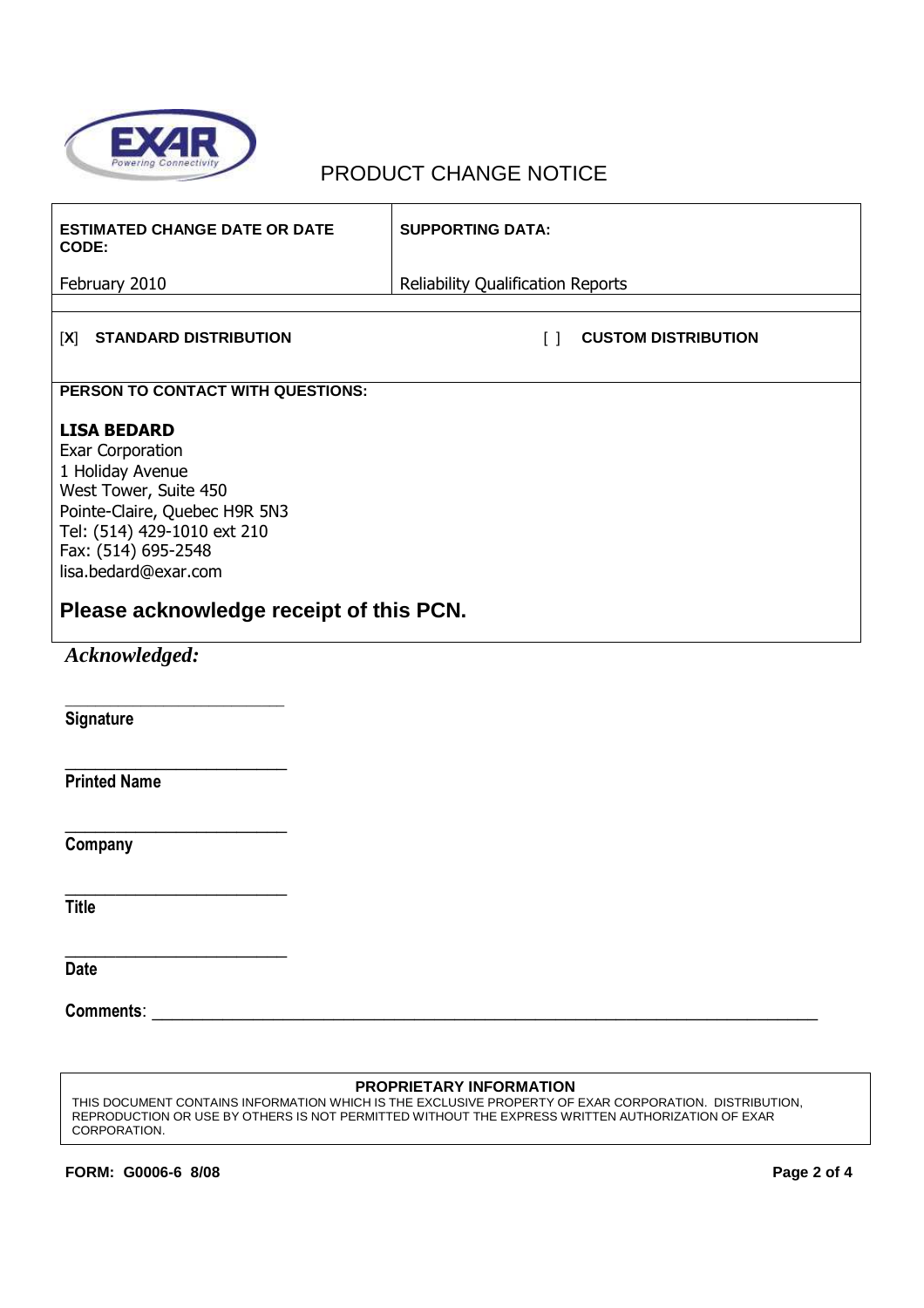

## PRODUCT CHANGE NOTICE

## ATTACHMENT A

## **PCN#09-1109-01**

| Sc70, 5 leads       | SOT23, 3 leads    | TSSOP, 16 leads |
|---------------------|-------------------|-----------------|
| SP6213EC5-L-3-0     | SPX2431AM-L       | SP6120EY-L      |
| SP6213EC5-L-3-0/TR  | SPX2431AM-L/TR    | SP6120EY-L/TR   |
| SP6214EC5-L-3-0     | SPX2431M-L        | SP6120BEY-L     |
| SP6214EC5-L-3-0/TR  | SPX2431M-L/TR     | SP6120BEY-L/TR  |
| SP6213EC5-L-3-3     | SPX432AM-L        | SP3220EUCY-L    |
| SP6213EC5-L-3-3/TR  | SPX432AM-L/TR     | SP3220EUCY-L/TR |
| SP6214EC5-L-3-3     | SPX432M-L         | SP3220EUEY-L    |
| SP6214EC5-L-3-3/TR  | SPX432M-L/TR      | SP3220EUEY-L/TR |
| SP6213EC5-L-2-85    | SPX385AM-L-2-5    | SP3232EHCY-L    |
| SP6213EC5-L-2-85/TR | SPX385AM-L-2-5/TR | SP3232EHCY-L/TR |
| SP6213EC5-L-2-5     | SPX385AM-L-5-0    | SP3232EHEY-L    |
| SP6213EC5-L-2-5/TR  | SPX385AM-L-5-0/TR | SP3232EHEY-L/TR |
| SP6213EC5-L-1-8     |                   | SP3232EUCY-L    |
| SP6213EC5-L-1-8/TR  |                   | SP3232EUCY-L/TR |
|                     |                   | SP3220EBCY-L    |
|                     |                   | SP3220EBCY-L/TR |
|                     |                   | SP3220EBEY-L    |
|                     |                   | SP3220EBEY-L/TR |
|                     |                   | SP3220ECY-L     |
|                     |                   | SP3220ECY-L/TR  |
|                     |                   | SP3220EEY-L     |
|                     |                   | SP3220EEY-L/TR  |
|                     |                   | SP3232EBCY-L    |
|                     |                   | SP3232EBCY-L/TR |
|                     |                   | SP3232EBEY-L    |
|                     |                   | SP3232EBEY-L/TR |
|                     |                   | SP3232ECY-L     |
|                     |                   | SP3232ECY-L/TR  |
|                     |                   | SP3232EEY-L     |
|                     |                   | SP3232EEY-L/TR  |
|                     |                   | SP3223EUCY-L    |
|                     |                   | SP3223EUCY-L/TR |
|                     |                   | SP3223EUEY-L    |
|                     |                   | SP3223EUEY-L/TR |

#### **PROPRIETARY INFORMATION**